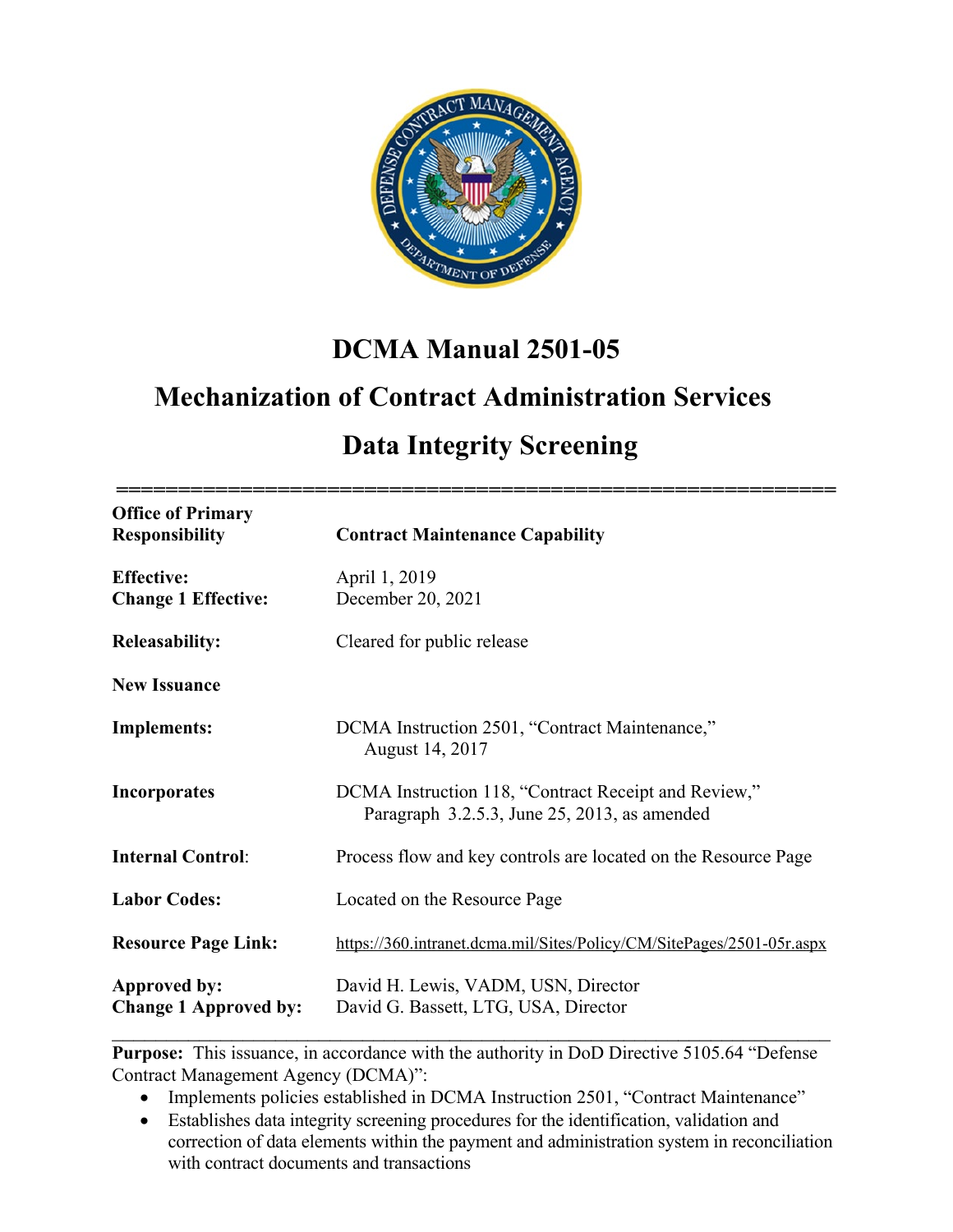• Establishes procedures for the identification, validation and correction of contract defects and deficiencies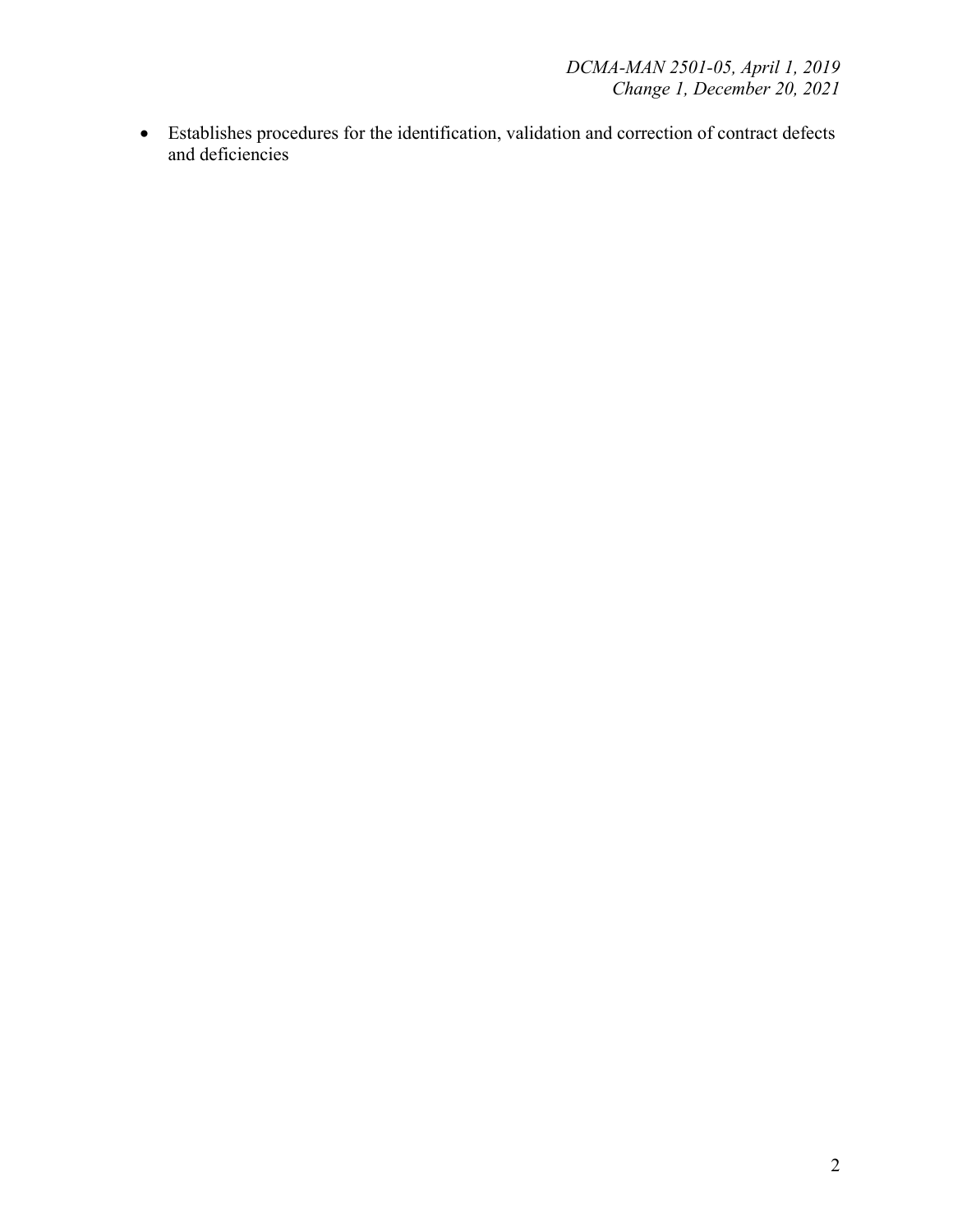## **SUMMARY OF CHANGES**

This Manual has substantive changes. It has been updated to align with DCMA Manual 4502-02, "Workload Acceptance," and DCMA Manual 2501-01, "Contract Receipt and Review."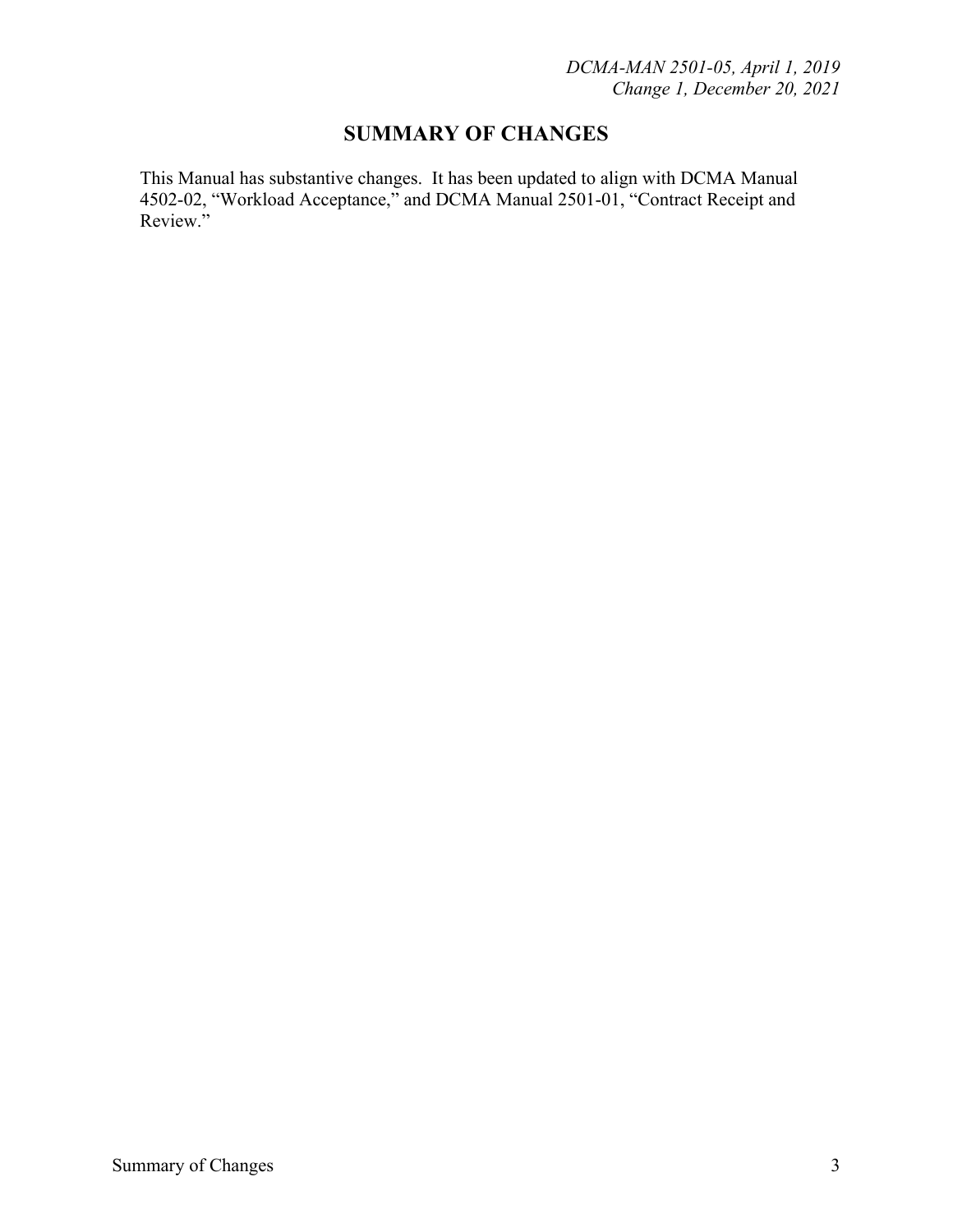## **TABLE OF CONTENTS**

| <b>SECTION 3: INITIAL MECHANIZATION OF CONTRACT ADMINISTRATION</b> |  |
|--------------------------------------------------------------------|--|
|                                                                    |  |
|                                                                    |  |
|                                                                    |  |
|                                                                    |  |
|                                                                    |  |
|                                                                    |  |
|                                                                    |  |
|                                                                    |  |
| <b>SECTION 4: MAINTENANCE TRANSACTIONS AND ACTIVITIES  11</b>      |  |
|                                                                    |  |
|                                                                    |  |
|                                                                    |  |
|                                                                    |  |
|                                                                    |  |
|                                                                    |  |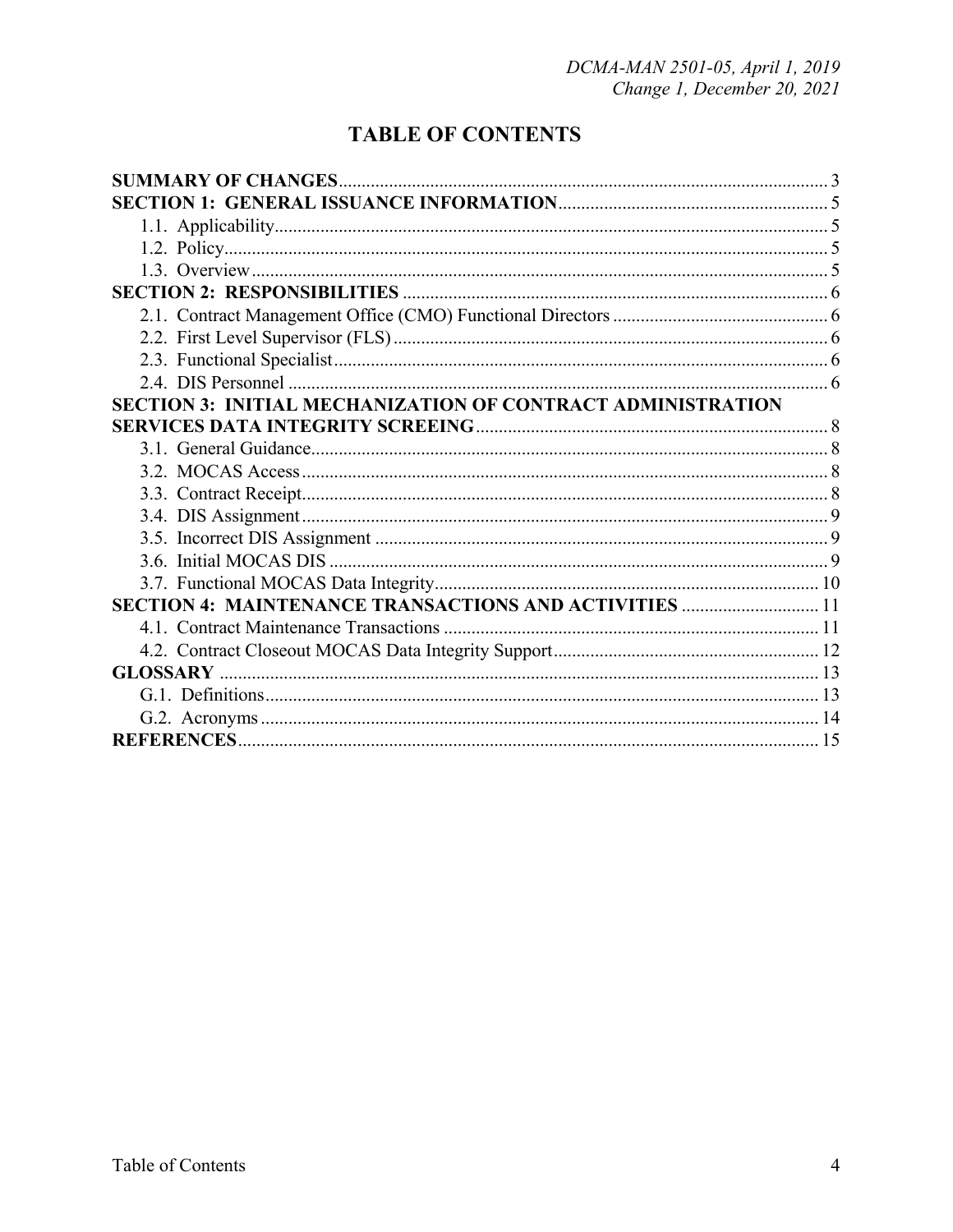## **SECTION 1: GENERAL ISSUANCE INFORMATION**

**1.1. APPLICABILITY.** This issuance applies to all DCMA activities involved with contract administration services (CAS).

#### **1.2. POLICY.** It is DCMA policy to:

 a. Manage the data integrity of the DCMA-administered contracts paid by Defense Finance and Accounting Services (DFAS) in the Mechanization of Contract Administrative Services (MOCAS) payment system as well as by Other Disbursing Offices (ODO).

b. Perform Data Integrity Screening (DIS) which is intrinsic to the CAS functional activities.

c. Initiate DIS through multiple transactions during the contract administration lifecycle that include contract receipt, acceptance, shipment, invoicing, payment, and contract closeout.

d. Perform DIS on 100 percent of the contracts delegated to DCMA for administration.

e. Execute this Manual in a safe, efficient, effective, and ethical manner.

**1.3. OVERVIEW.** MOCAS DIS is a key administrative process that matches payment and administration system data to contract data. MOCAS DIS begins with contract receipt & review (CRR) and continues through the Contract Lifecycle until the contract is physically and financially complete and administratively closed. The duties related to the process are fully described in the Procurement Technician (PT) Position Descriptions and should be primarily the purview of those administrative support professionals from a stewardship perspective. Other functional MOCAS actions are part of the specific functional surveillance execution and should be performed by the cognizant functional specialists.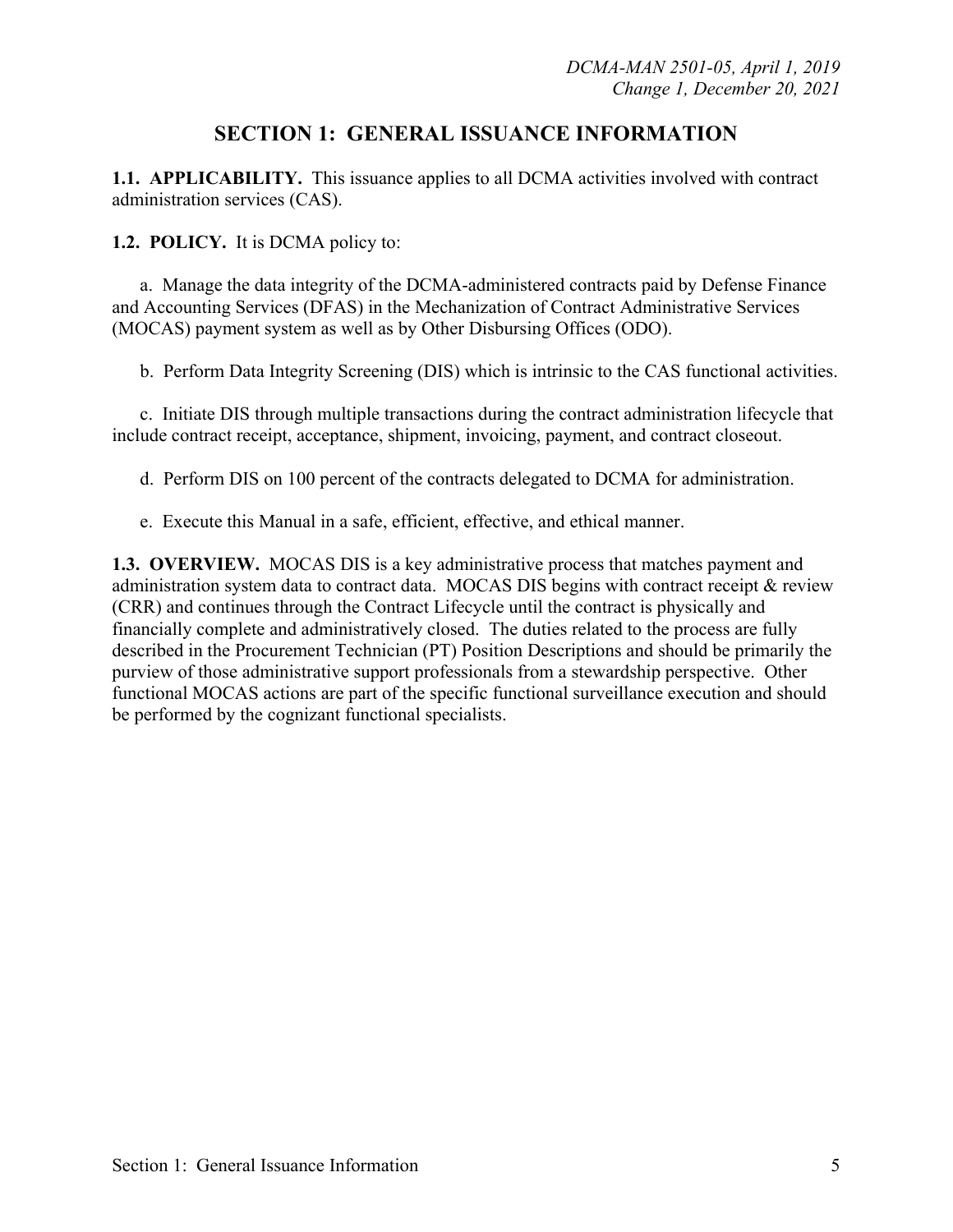### **SECTION 2: RESPONSIBILITIES**

**2.1. CONTRACT MANAGEMENT OFFICE (CMO) FUNCTIONAL DIRECTORS.** The CMO Functional Directors will:

a. Ensure adequate manning is available to perform MOCAS DIS.

 b. Ensure adequate training and tools are available through working with the operational units and Functional Information Resource Management.

c. Establish an adequate performance management system to ensure timely and accurate performance.

 d. Ensure adequate internal controls and key control points are in place to measure and continuously improve the DIS process.

#### **2.2. FIRST LEVEL SUPERVISOR (FLS).** The FLS will:

a. Assign DIS workload and assure duties associated with requirements are successfully achieved.

 b. Be responsible for the daily execution and performance of CAS duties that contribute to the data integrity of the MOCAS system, CRR, contract close-out, and other duties that are specific to the assigned functional specialist.

c. Ensure DIS Personnel receive MOCAS training as required.

 d. Ensure an adequate performance management system to ensure timely and accurate performance.

 e. Assign DIS Personnel appropriate systems roles, see MOCAS Incompatible Roles under References on the Resource Page.

**2.3. FUNCTIONAL SPECIALIST.** Functional Specialists will:

a. Respond to DIS Personnel requests for support or clarification promptly and completely.

 b. Perform functionally specific contract defects and deficiencies (CDD), Data Integrity or MOCAS input tasks.

**2.4. DIS PERSONNEL.** DIS Personnel will:

a. Maintain MOCAS eligibility for required MOCAS System Access roles.

b. Perform MOCAS DIS.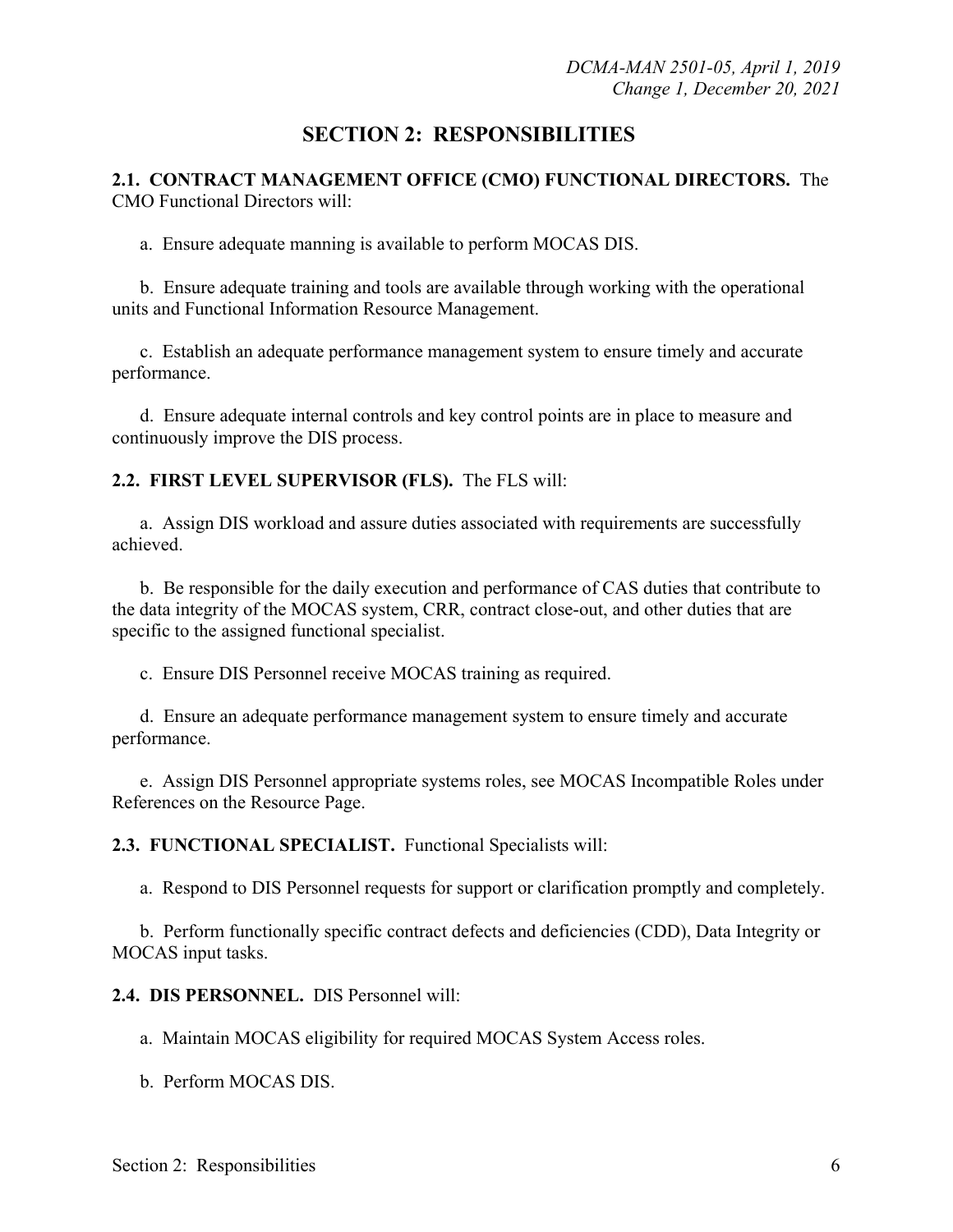c. Ensure that MOCAS user logins are used in accordance with (IAW) the DCMA Functional Information Resource Management and DFAS guidelines.

 d. Create and maintain logs, electronic contract files, and supporting documentation of changes made to MOCAS or other systems as required by system or agency procedures.

 e. Perform contract administration tasks up to the point of signature as directed by the Administrative Contracting Officer (ACO) or FLS.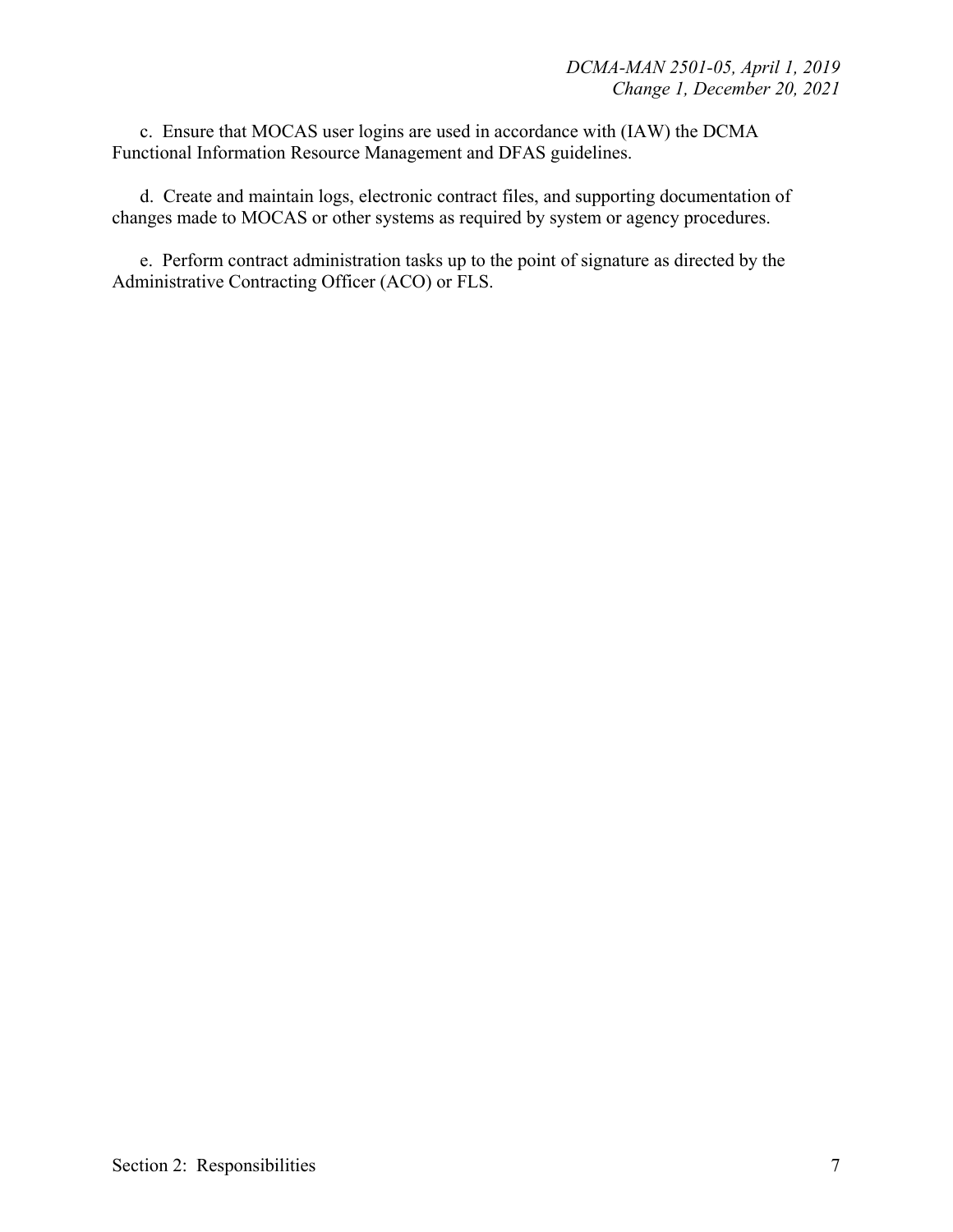## **SECTION 3: INITIAL MECHANIZATION OF CONTRACT ADMINISTRATION SERVICES AND DATA INTEGRITY SCREENING**

**3.1. GENERAL GUIDANCE.** MOCAS DIS is the process by which DCMA audits and ensures that payment and administration system mirrors the requirements, terms, and conditions in each contract IAW Federal Acquisition Regulation (FAR) and Defense Federal Acquisition Regulation Supplement (DFARS) provisions and clauses.

**3.2. MOCAS ACCESS.** There are three types of MOCAS access that support the data integrity process: Routine, Direct Input and Trusted Agent. All have responsibility for and contribute to successful Contract Maintenance with general access to MOCAS. Special MOCAS Systems Access is governed by the duties established in the associated Standardized Position Descriptions as well as the MOCAS Separation of Duties Matrix (See the Resource Page under Support Documents).

**3.3. CONTRACT RECEIPT.** IAW DFARS Procedures, Guidance, and Information 204.201(3)(i), issuing offices must distribute contracts and modifications electronically to the Electronic Document Access (EDA) system. DCMA retrieves information from EDA for contracts and modifications that have been assigned to DCMA for administration to populate its systems to begin the contract administration process. However, there are instances when the contract or modification does not import into MOCAS.

**a. Received via Hardcopy.** If a contract document is received in hard copy, the DIS Personnel must ensure the document is imported to the electronic contract file. If the contract is a support contract then the DIS Personnel will forward it to the Functional Specialist for input into MOCAS Part C. If it is a MOCAS pay or ODO, ensure processing into MOCAS (see Paragraph  $3.3$  b(1) or (2)).

**b. Received in EDA but Not Processed in MOCAS.** DIS personnel are responsible to research contracts and modifications that are received by EDA but are not processed in MOCAS to include contracts and modifications input by DCMA and DFAS. For sample early access screening reports, see Resource Page under Required Documents, Forms and Templates.

 (1) For ACO Modifications, Delivery Orders and ODO Contracts, the DIS personnel must ensure that instruments are input to MOCAS within 3 business days of receipt of either the DIS Task or posted to EDA without a corresponding MOCAS entry.

 (2) For MOCAS paid instruments, DIS personnel will coordinate with DFAS to ensure input within the posted DFAS Turn Around Time for Contract Input. The specific actions include reviewing the contract documents from EDA, resolving any defects or errors preventing processing, and working with other Functional Specialists, contractor, ACO and/or Procurement Contracting Officer. See Resource Page under Support Documents for DFAS Information.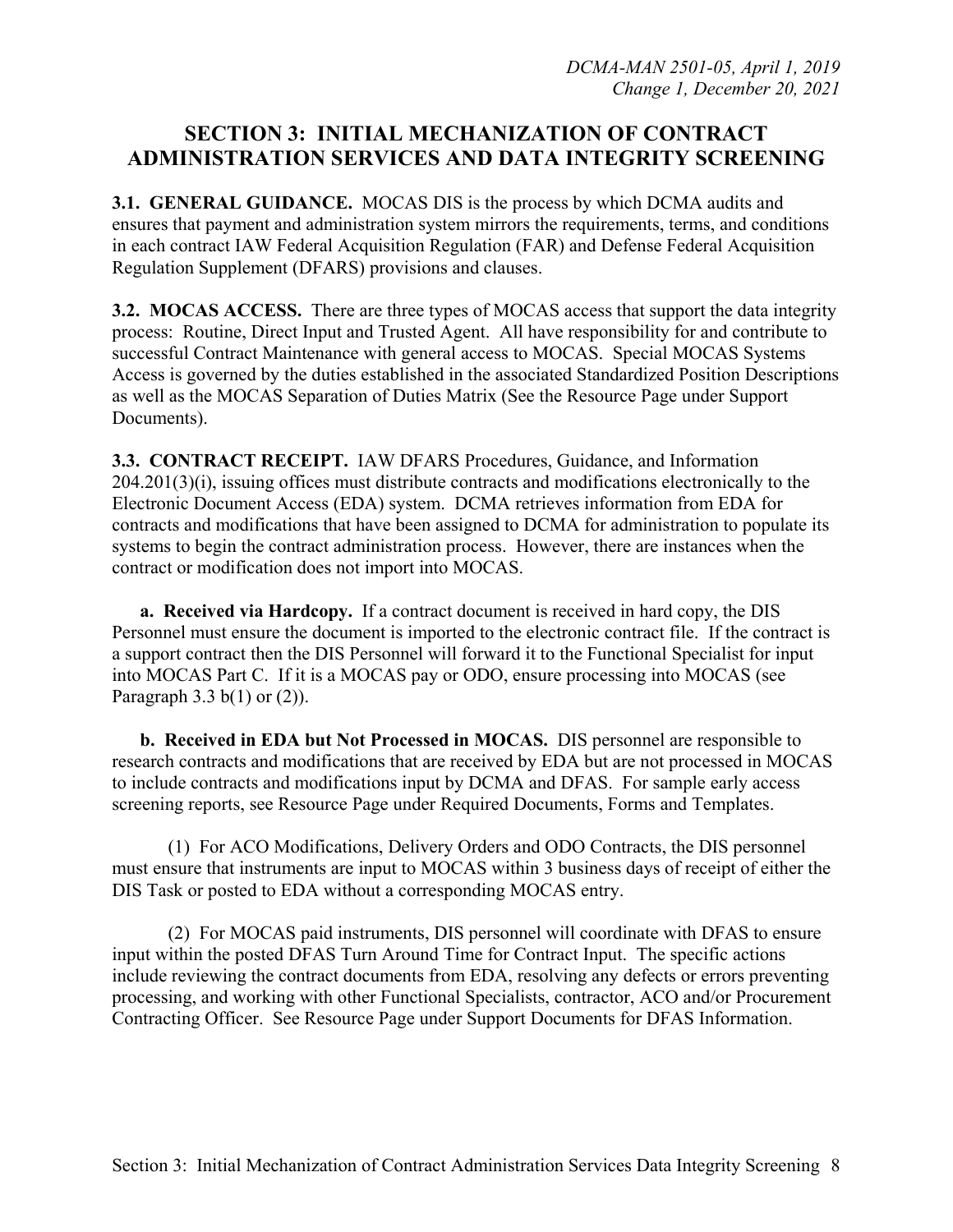#### **3.4. DIS ASSIGNMENT.**

**a. Workload.** Workload is assigned by the FLS and can be based on programs, facilities and geographic areas. Routing assignments must be managed on a continuous basis to ensure that mission objectives are met, skillsets and competencies are assigned appropriately, and that resources are efficiently and effectively managed.

**b. DIS Routing.** Contracts and modifications are routed to DIS Personnel based upon the associated mapping within the Contract Management Team (CMT). See the Resource Page for additional guidance on routing under "Support Documents."

**c. DIS Metric.** Contracts assigned to DCMA for contract administration must receive DIS within 30 calendar days of receipt. For purposes of calculating the 30 day time frame, the date the contract is received is defined as the date a contract receipt and review (CRR) task is generated in the Agency's system of record for CRR (see the resource page under "Support Documents" for identification of this system).

#### **3.5. INCORRECT DIS ASSIGNMENT.**

**a. DIS Incorrectly Assigned to DIS Personnel.** As soon as this is recognized, the DIS Personnel should notify their FLS. The FLS will review the assignment to determine the correct assignment and reassign it accordingly. The 30-day DIS time period is not reset upon reassignment. The FLS must ensure the CMT is updated to reflect the correct reassignment.

**b. Contract Assigned to Incorrect CMO.** If a contract has been assigned to an incorrect CMO, the Functional Specialist that discovers the mistake must notify the cognizant ACO to issue an administrative modification correcting the administration office to the proper CMO IAW the CAS Directory. Additionally, the Functional Specialist must create a contract deficiency report (CDR) IAW DFARS Procedures, Guidance, and Information 204.270-  $2(c)(4)(i)$ .

**c. Non-Mission Work.** If the contract is erroneously assigned to DCMA (not IAW DFARS  $242.202(a)(i)$ , the Functional Specialist(s) receiving non-mission work must notify their CMO/Center Workload Acceptance Lead so the work can be processed IAW DCMA Manual (DCMA-MAN) 4502-02, "Workload Acceptance."

**3.6. INITIAL MOCAS DIS.** Initial DIS is performed by the DIS Personnel for all contracts and modifications assigned to DCMA for administration regardless of payment office or dollar value. The process includes validation of payment system data, correction of payment system data, and correction of contract information by ACO or Procurement Contracting Officer modification. Initial data integrity screening must be completed within 30 calendar days as defined in Paragraph 3.4.c., although it's understood that not all contract corrections requiring a modification may be completed by that date. See Resource Page under Process Flowcharts for MOCAS Error Correction Flowchart.

The following activities are performed during initial MOCAS DIS: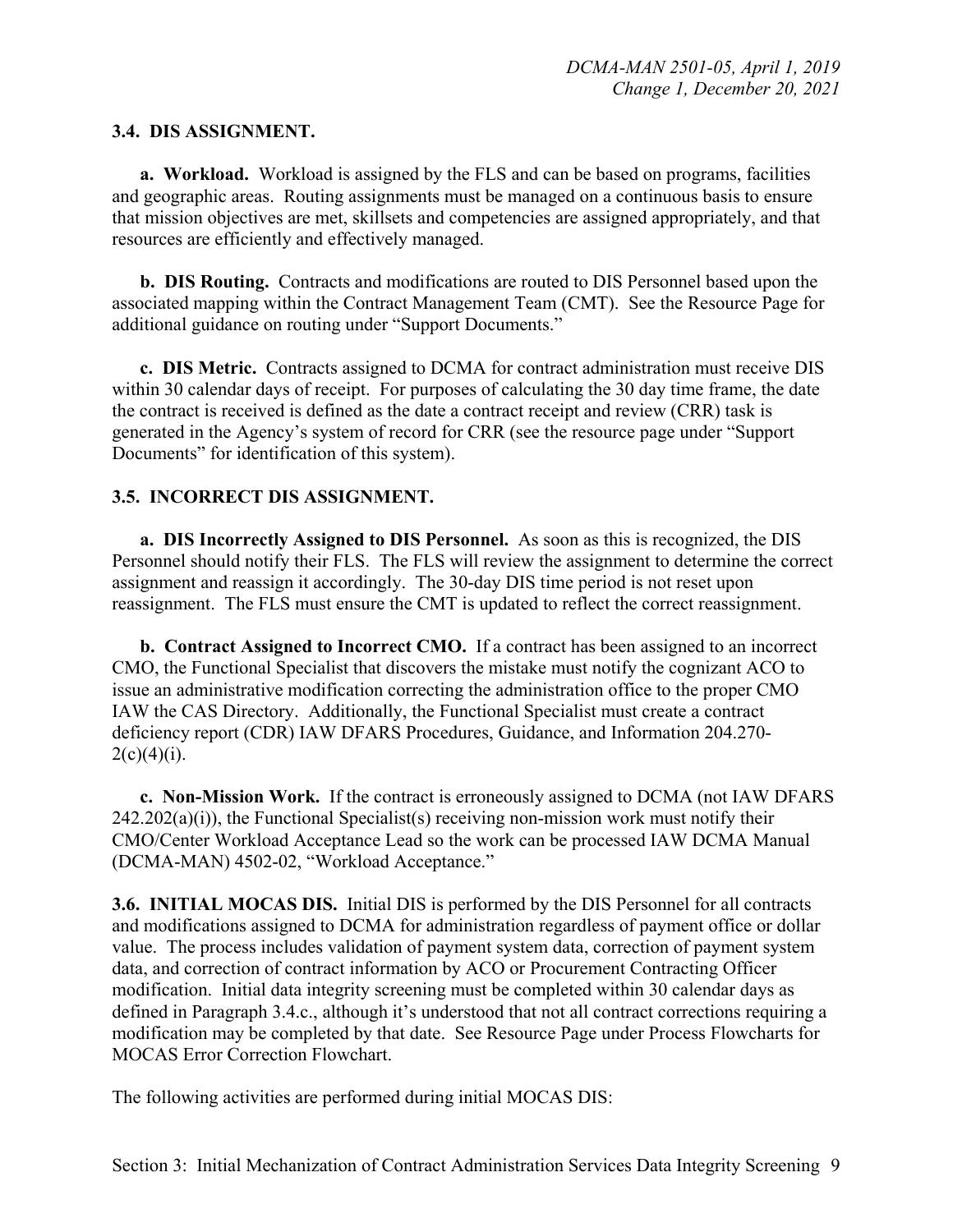a. Input ODO contracts/modifications as required, and validate the correct processing of the modification or delivery order in MOCAS.

 b. Identify, document, correct, refer, and track MOCAS data errors to correction. Log and retain documentation as required by DFAS/DCMA MOCAS Joint Program Office, ACO and FLS.

 c. Identify and initiate correction of DIS CDDs (see Resource Page under Required Documents, Forms, and Templates for a list of CDDs). If CDDs are identified, DIS personnel submit a CDR as required. Exceptions to CDR Issuance are found on the Resource Page for DCMA-MAN 2501-01. Track CDRs to resolution.

 d. Validate and correct ACO Coded remarks and Military Standard Contract Administrative Procedures (MilSCAP) Special Provision Codes.

 e. Correct data elements within MOCAS utilizing the appropriate access codes. Corrections that must be made by DFAS are forwarded via DCMA Form 1797, "Request for MOCAS Action/Information," (see Resource Page under References for MOCAS Guides and Special Access Procedural Guides). See MOCAS DIS Job Aid for a screen by screen breakdown of corrections by function.

**3.7. FUNCTIONAL MOCAS DATA INTEGRITY.** In addition to the "two-way match" between the contract or modification and MOCAS performed by DIS personnel, there are data elements in MOCAS that require input and/or validation by the Functional Specialist. These elements are based on or impact surveillance activities and/or analysis and are typically under the purview of the applicable Functional Specialist. This includes establishment and maintenance of Progress Payment Masters, Government Property requirements, and delivery schedules.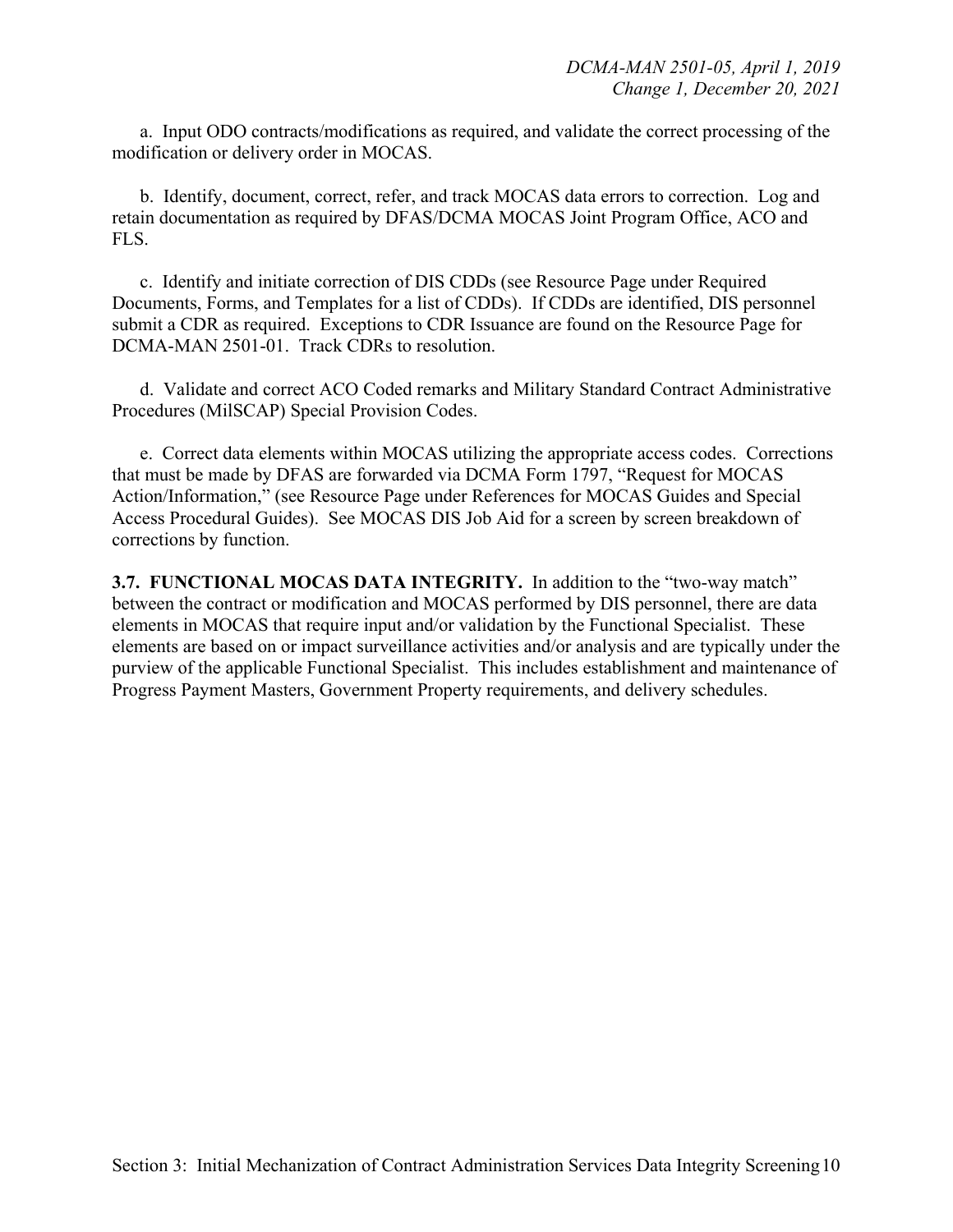### **SECTION 4: MAINTENANCE TRANSACTIONS AND ACTIVITIES**

**4.1. CONTRACT MAINTENANCE TRANSACTIONS.** The activities described in this section are to be performed by the DIS Personnel to ensure MOCAS data integrity during the performance of a contract. See the Resource Page under "Support Documents" for MOCAS Training Resources and the MOCAS Guides and Special Access Procedural Guides under "References."

**a. Daily Activities.** These activities must be performed by the DIS Personnel on a daily basis to ensure payment system accuracy. Sample transactional reports discussed in this section can be found on the Resource Page under "Required Documents, Forms and Templates."

 (1) Daily Delivery List – MOCAS Report UNMA420A. For less complex contracts, and as assigned by the respective FLS, DIS personnel will review and manage the Daily Delivery List to ensure that all contract deliverables are accounted for in MOCAS. If the receiving report or MOCAS has errors, research and resolve.

 (2) Rejected Electronic Data Interchange (EDI) Shipment Transactions by Contract Administration Office (CAO) – MOCAS Report UNMA010J. DIS personnel will review and manage the Rejected EDI Shipment Transactions By CAO report. This report is updated daily with receiving reports that have been rejected, and provides error codes to reconcile and forward to the Industrial Specialist and the Quality Assurance Specialist for corrections by the contractor.

 (3) Receiving Report Input and Corrections – Daily, or as required, DIS personnel will process, input and make corrections as required to account for contract deliverables. This includes input of Notice of Completion submitted to satisfy DD Form 1423, "Contract Data Requirements List," Contract Line Item Numbers in MOCAS.

 (4) Recycle Actions – DD Form 250, "Material Inspection and Receiving Report," Recycling Awaiting Action Report – MOCAS Report UNMC140A. DIS personnel will review and manage the recycle report. This report is updated daily with receiving reports that have been recycled. If the receiving report has errors, forward the information to the Industrial Specialist or Quality Assurance Specialist for corrections by the contractor. If MOCAS requires correcting, the DIS personnel will make the correction.

**b. Weekly Activities.** These activities must be performed by the DIS Personnel on a weekly basis to ensure payment system accuracy. DIS Personnel will review and manage MOCAS Report UYFD17, Invoices Awaiting Origin/Plant DD Form 250 (A-List) and take the necessary actions to process DD Form 250s. DFAS makes the report available the first working day of each week. DIS Personnel will review and annotate the report with the required coding specified by DFAS and submit the annotated report to DFAS by noon Eastern Standard Time Wednesday each week. DIS Personnel will submit the report via email to dfas.dscc.jai.mbx.mocaslissr@mail.mil.

 **c. Demand Activities.** As requested, DIS personnel will process DCMA Form 1797 to effect changes/corrections in MOCAS.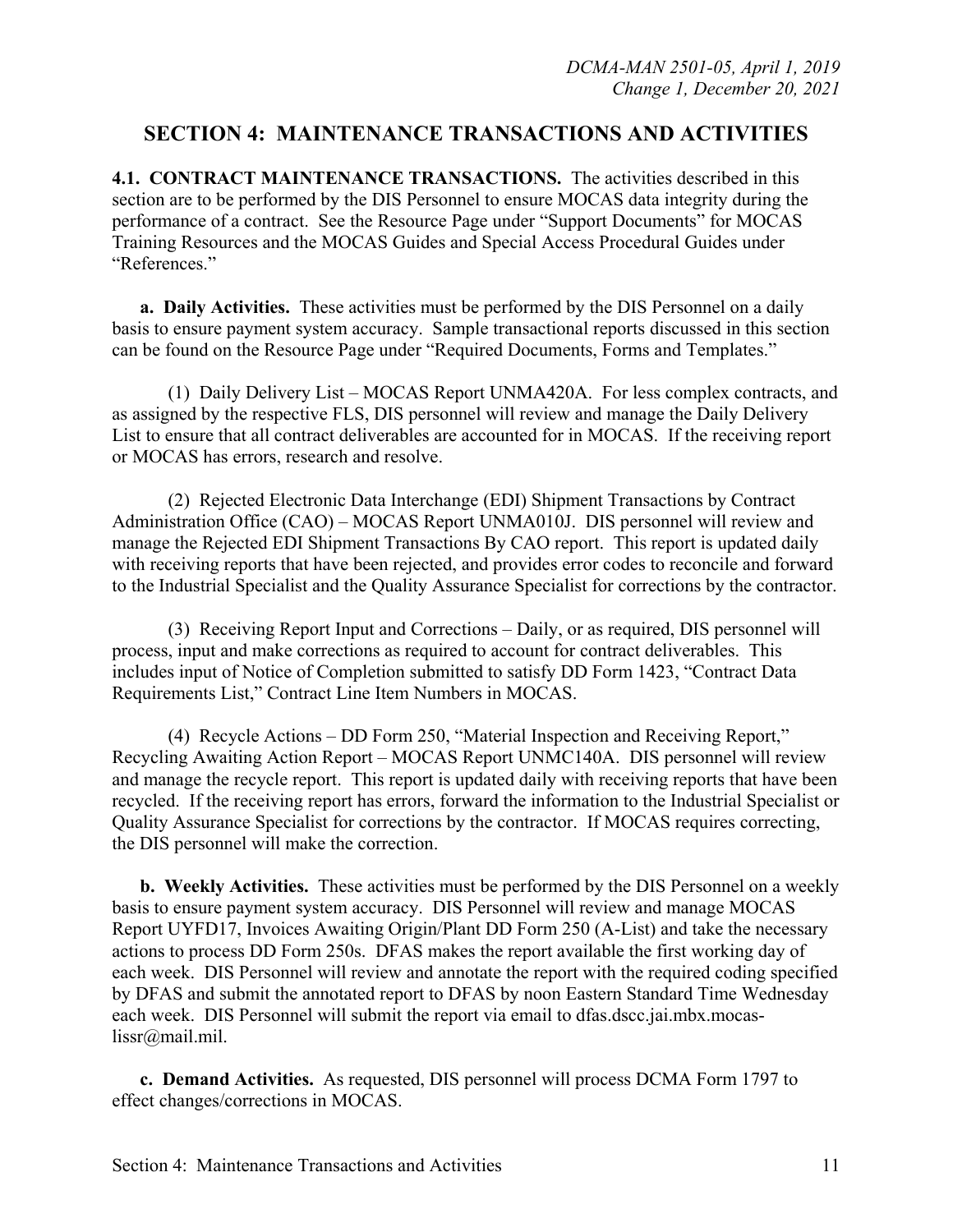**4.2. CONTRACT CLOSEOUT MOCAS DATA INTEGRITY SUPPORT.** The following activities are performed by the DIS Personnel to support contract closeout as assigned.

a. Process DD Form 250 Input and Corrections.

b. Research and reconcile contracts in MOCAS Section 2.

c. Maintain the correct and current R2 Delay overage code in MOCAS and the office of primary responsibility R9 codes (see DCMA-MAN 2501-07, "Contract Closeout," Paragraph 3.3. and Section 4.).

 d. Research and correct or submit DCMA Form 1797 requesting correction of MOCAS errors for contracts in MOCAS Section 1 that are past their FDD.

 e. Research contracts to determine if they are physically complete (see DCMA-MAN 2501- 07, Section 4).

 f. Prepare non-complex administrative modifications including cancellation mods for the ACO.

 g. Input contract closeout Notice of Last Action (NLA). Refer to DCMA-MAN 2501-07, Paragraph 17.1., for more information.

h. Track and resolve failures of automatic ODO closeout.

i. Verify contracts moved to closed status.

 j. File all contract documents in the official contract file in preparation for retention and eventual archiving.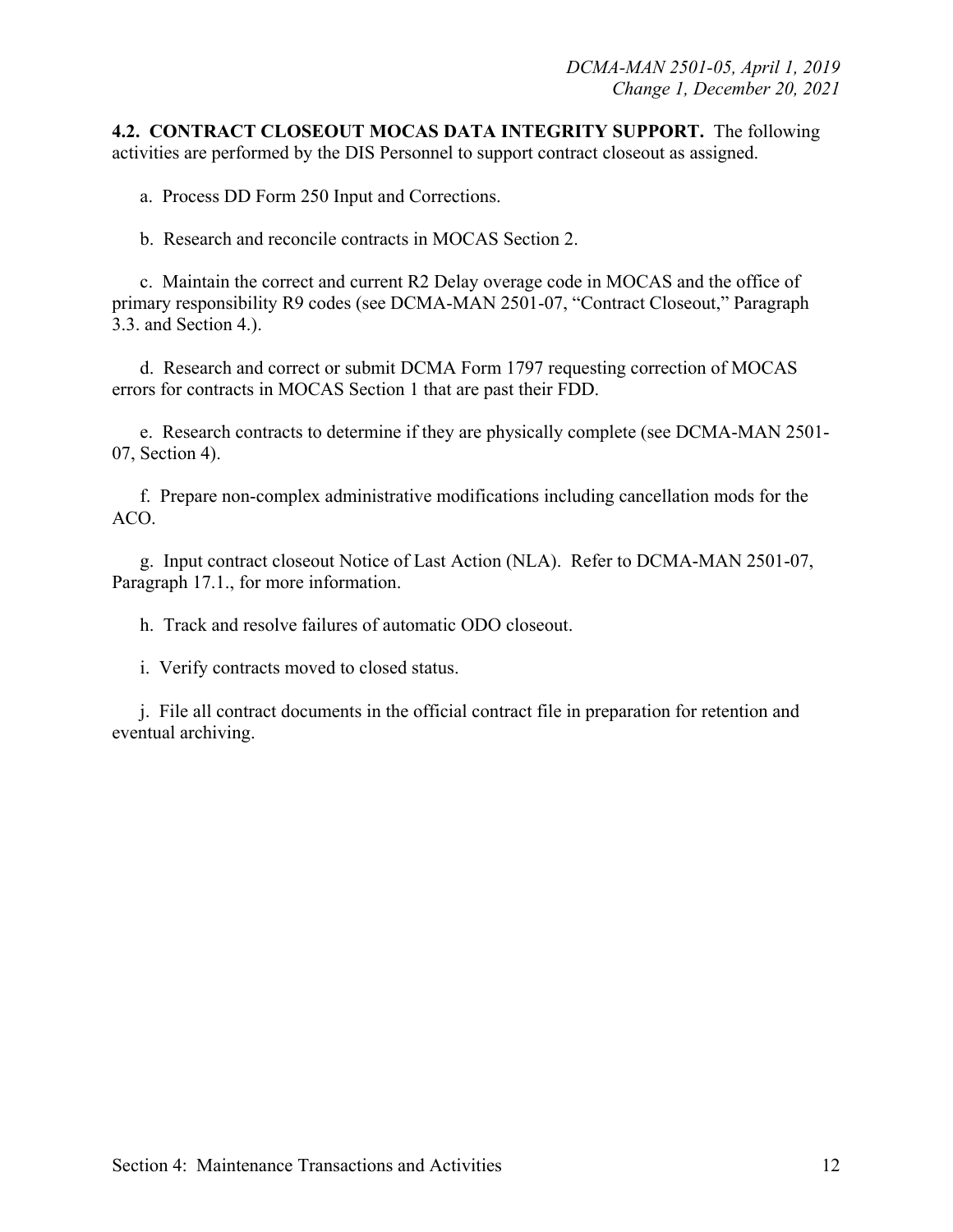## **GLOSSARY**

#### **G.1. DEFINITIONS.**

**CAS**. FAR 42.302 pre-award and post-award actions accomplished for the benefit of the government, which are necessary to the performance of a contract or in support of the buying offices, system/project managers, and other organizations. CAS includes quality assurance, engineering support, production surveillance, pre-award surveys, mobilization planning, contract administration, property administration, industrial security, and safety.

**CMO.** An organizational unit within DCMA that is assigned pre-award and post award functions related to the administration of contracts. The office is responsible for managing and administering assigned contracts from contract receipt to contract closeout.

**CMT.** A team of functional specialists assigned to contracts and Commercial and Government Entity (CAGE) codes under their geographic purview. They are acquisition professionals whose expertise, advice, and counsel contribute to the accomplishment of CAS.

**DIS.** DIS refers to maintaining and assuring the accuracy, consistency, and completeness of data over its entire life-cycle authenticated through the ongoing use of error checking and validation routines, and is a critical aspect to the design, implementation and usage of any system that stores, processes, or retrieves data.

**DIS Personnel.** DIS personnel are PT and other Functional Specialists who perform the DIS process on all of the contracts received ensuring an exact match of the fields of the contract that are translated by the EDI 850 or 860 into MOCAS. The DIS process also includes the DIS personnel identifying CDDs and initiating CDRs, if required.

**EDA.** A web-based system that provides secure online access, storage, and retrieval of Contracts, Contract modifications, Government Bills of Lading, DFAS Transactions for Others, Vouchers, and CDRs to authorized users throughout the DoD.

**PT.** Prepares and reviews procurement documents and reports; verifies or paraphrases abstract information contained in documented reports; contacts vendors to get status of orders and expedites deliveries; maintains procurement files; resolves a variety of shipments and payments and other discrepancies.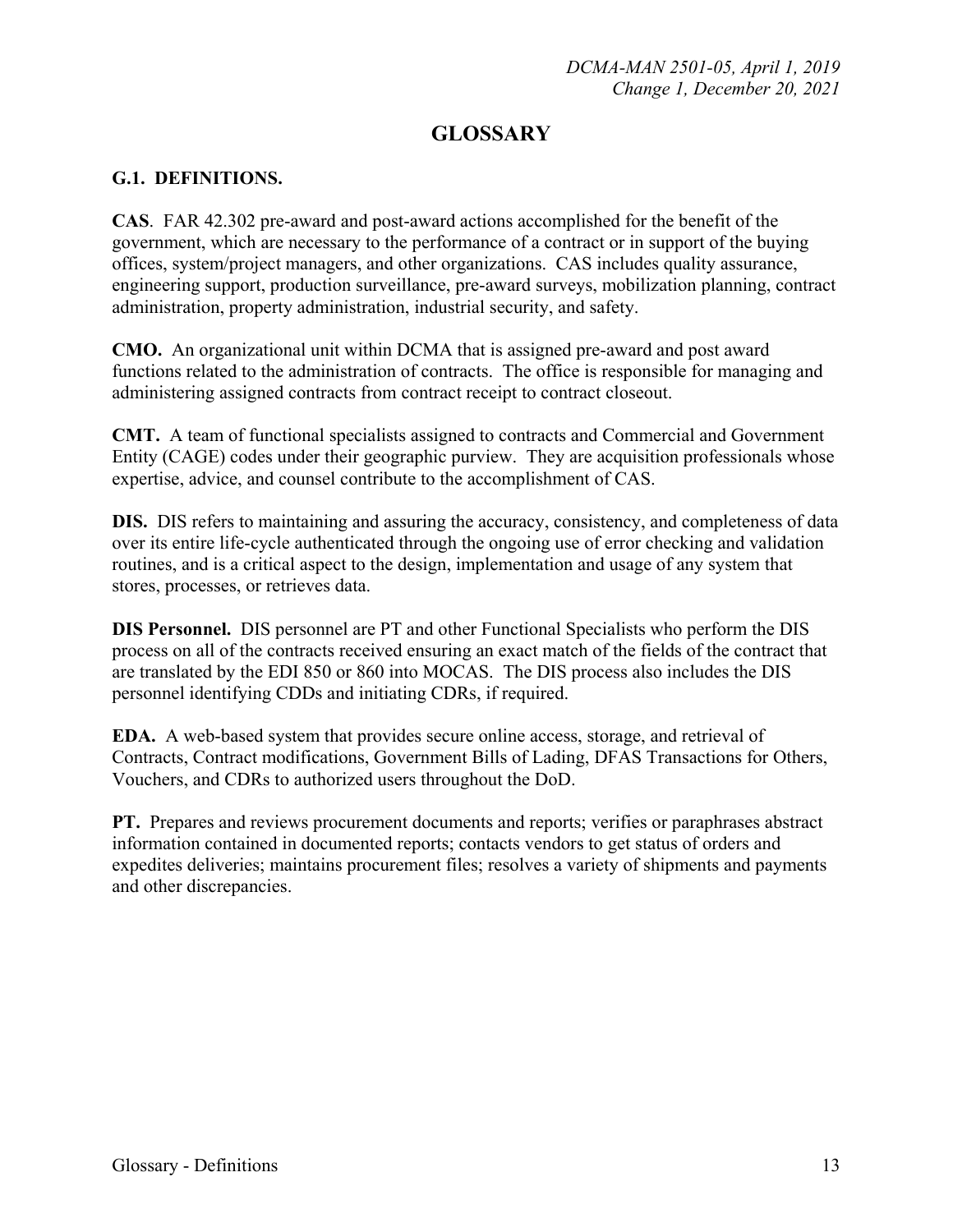## **GLOSSARY**

### **G.2. ACRONYMS.**

| <b>ACO</b>      | Administrative Contracting Officer                |
|-----------------|---------------------------------------------------|
| CAS             | contract administration services                  |
| <b>CDD</b>      | contract defects and deficiencies                 |
| <b>CDR</b>      | contract deficiency report                        |
| <b>CMO</b>      | <b>Contract Management Office</b>                 |
| <b>CMT</b>      | <b>Contract Management Team</b>                   |
| <b>CRR</b>      | contract receipt and review                       |
| DCMA Form 1797  | Request for MOCAS Action/Information              |
| <b>DCMA-MAN</b> | <b>DCMA</b> Manual                                |
| DD Form 250     | Material Inspection and Receiving Report          |
| DD Form 1423    | <b>Contract Data Requirements List</b>            |
| <b>DFARS</b>    | DoD Federal Acquisition Regulation Supplement     |
| <b>DFAS</b>     | Defense Finance and Accounting Service            |
| <b>DIS</b>      | Data Integrity Screening                          |
| <b>EDA</b>      | <b>Electronic Document Access</b>                 |
| FAR             | <b>Federal Acquisition Regulation</b>             |
| <b>FLS</b>      | <b>First Level Supervisor</b>                     |
| <b>IAW</b>      | in accordance with                                |
| <b>MOCAS</b>    | Mechanization of Contract Administration Services |
| <b>ODO</b>      | <b>Other Disbursing Office</b>                    |
| PT              | Procurement Technician                            |